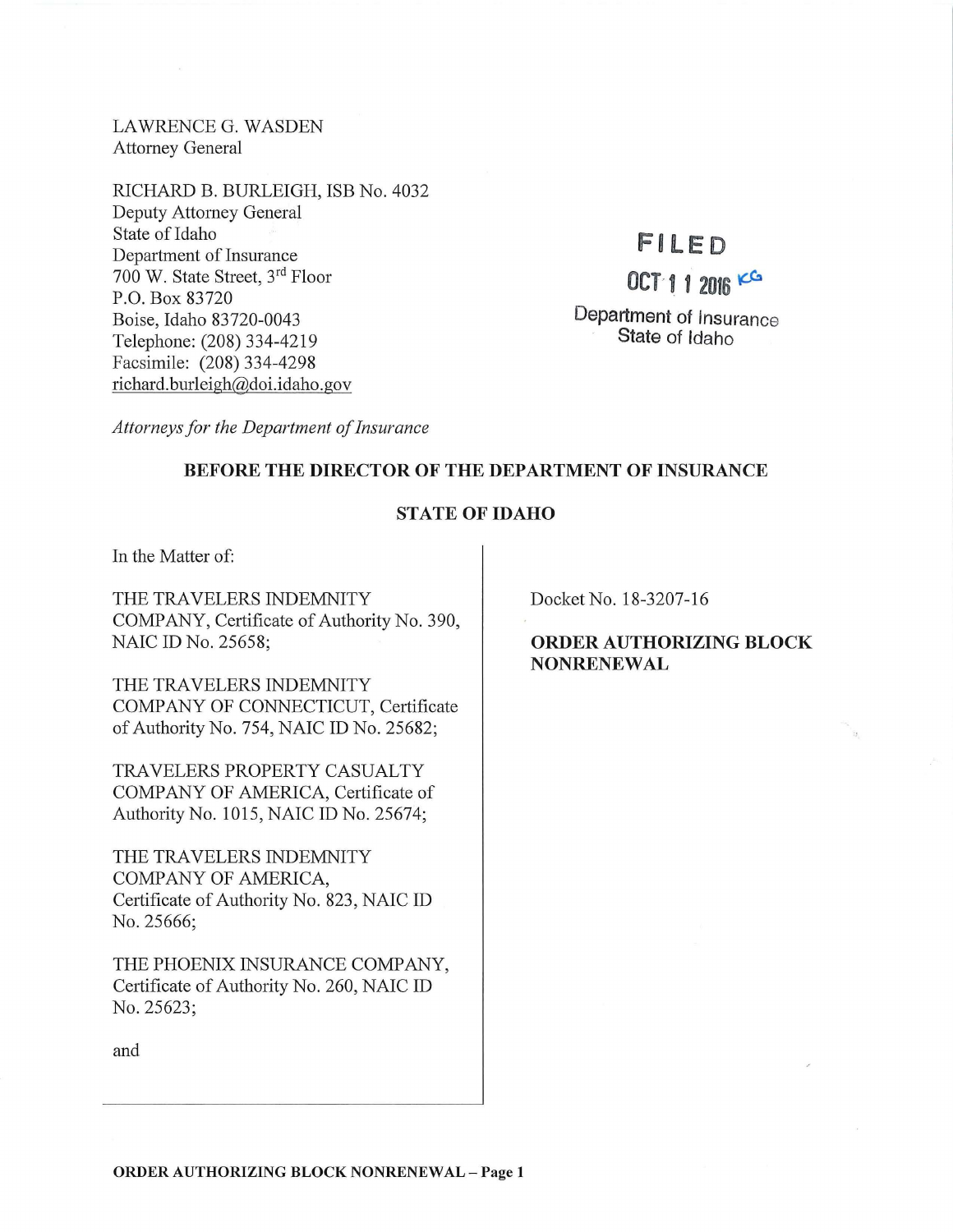On or about September 21, 2016, the Idaho Department of Insurance ("Department") received notification from TRAVELERS GROUP, an insurer group that includes THE TRAVELERS INDEMNITY COMPANY, THE TRAVELERS INDEMNITY COMPANY OF CONNECTICUT, TRAVELERS PROPERTY CASUALTY COMPANY OF AMERICA, THE TRAVELERS INDEMNITY COMPANY OF AMERICA, THE PHOENIX INSURANCE COMPANY, and THE CHARTER OAK FIRE INSURANCE COMPANY (collectively, "the Companies"), of the Companies' intent to block nomenew all insurance policies written in their Charity First Program and delivered or issued for delivery in Idaho. TRAVELERS GROUP represented that the contemplated block nomenewal will affect approximately fourteen (14) policies covering Idaho insureds, allocated among the Companies as follows:

| Company                                        | # of Affected Policies |
|------------------------------------------------|------------------------|
| The Travelers Indemnity Company                | 6                      |
| The Travelers Indemnity Company of Connecticut | 2                      |
| Travelers Property Casualty Company of America | 2                      |
| The Travelers Indemnity Company of America     |                        |
| The Phoenix Insurance Company                  | 1                      |
| The Charter Oak Fire Insurance Company         |                        |

TRAVELERS GROUP further represented that the affected policies will be nomenewed at their natural expiration, beginning February 1, 2017.

The Director, having reviewed the foregoing and the requirements of Idaho Code  $\S$  41-1841(1), and acting pursuant to the authority set forth in Idaho Code  $\S$  41-210(2),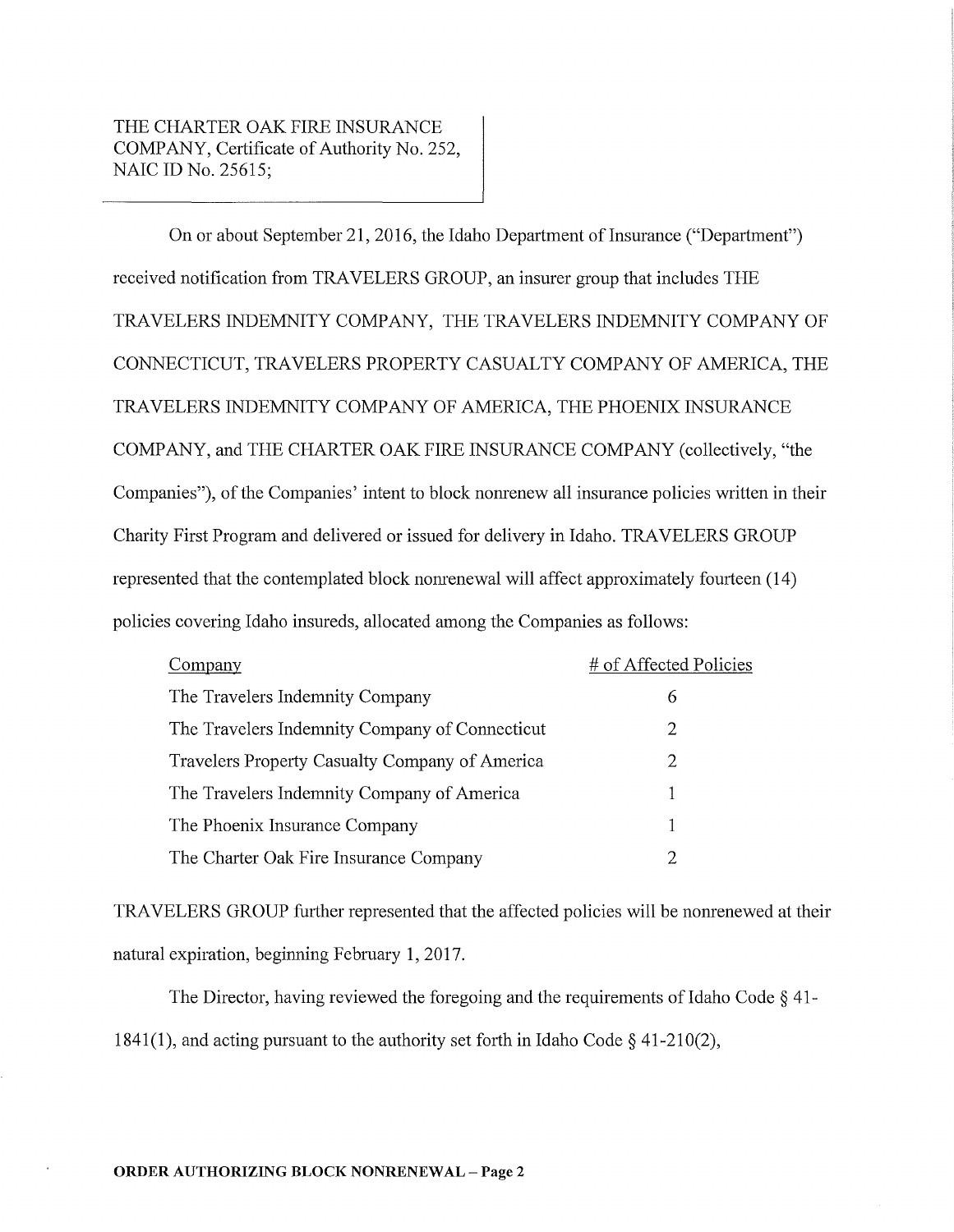THE DIRECTOR HEREBY FINDS that the proposed effective date of the contemplated block nonrenewal complies with the one hundred twenty (120) day notice requirement to the Director, as set forth in Idaho Code§ 41-1841(1).

NOW THEREFORE, IT IS HEREBY ORDERED that the Companies are authorized, pursuant to Idaho Code  $\S$  41-1841, to effectuate a block nonrenewal of their Charity First Program insurance policies delivered or issued for delivery in Idaho, which, based on representations made to the Department, will affect approximately fourteen (14) policies covering Idaho insureds as set forth hereinabove. The Companies shall begin nonrenewing the affected policies at each policy's natural expiration date occurring on or after February 1, 2017. The Companies shall provide advance notice to policyholders affected by the nonrenewals authorized by this order in accordance with the notice provisions included in the company's applicable insurance policies.

THIS ORDER is a final order of the Director and is EFFECTIVE IMMEDIATELY. DATED this  $\overline{7}$  day of October, 2016.

> STATE OF IDAHO DEPARTMENT OF INSURANCE

OF THE CONTROL OF THE CONTROL<br>DEAN L. CAMERON

Director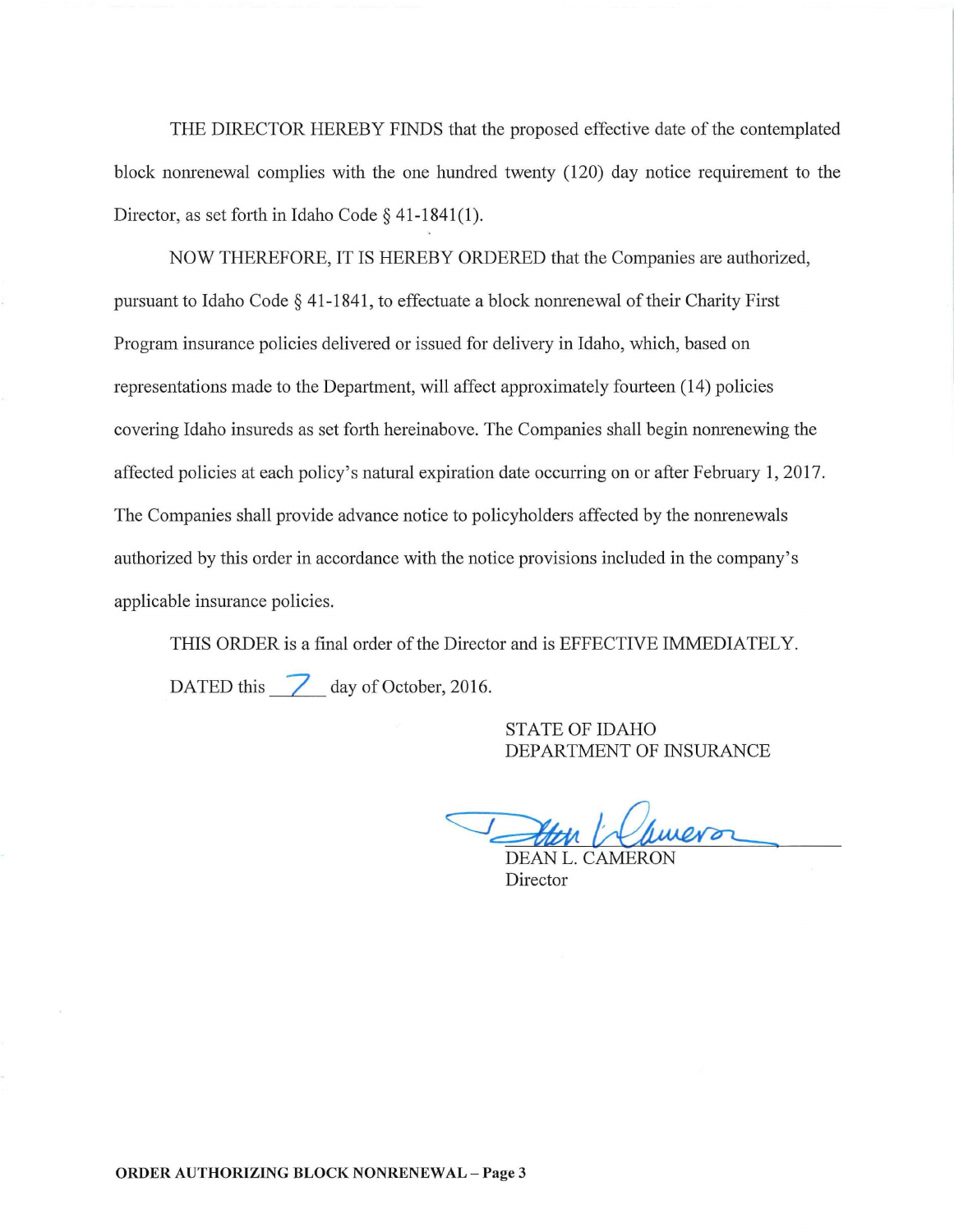### **NOTIFICATION OF RIGHTS**

This Order constitutes a final order of the Director. Any party may file a motion for reconsideration of this final order within fomieen (14) days of the service date of this order. The Director will dispose of the petition for reconsideration within twenty-one (21) days of its receipt, or the petition will be considered denied by operation of law. *See,* Idaho Code  $§ 67-5246(4).$ 

Pursuant to Idaho Code §§ 67-5270 and 67-5272, any party aggrieved by this final order may appeal it by filing a petition for judicial review in the district court of the county in which: (1) the hearing was held; or (2) the final agency action was taken; or (3) the aggrieved party resides or operates its principal place of business in Idaho; or  $(4)$  the real property or personal property that was the subject of the agency decision is located. An appeal must be filed within twenty-eight (28) days of: (a) the service date of this final order; or (b) an order denying a petition for reconsideration; or (c) the failure within twenty-one (21) days to grant or deny a petition for reconsideration, whichever is later. *See,* Idaho Code § 67-5273. The filing of a petition for judicial review does not itself stay the effectiveness or enforcement of the order under appeal.